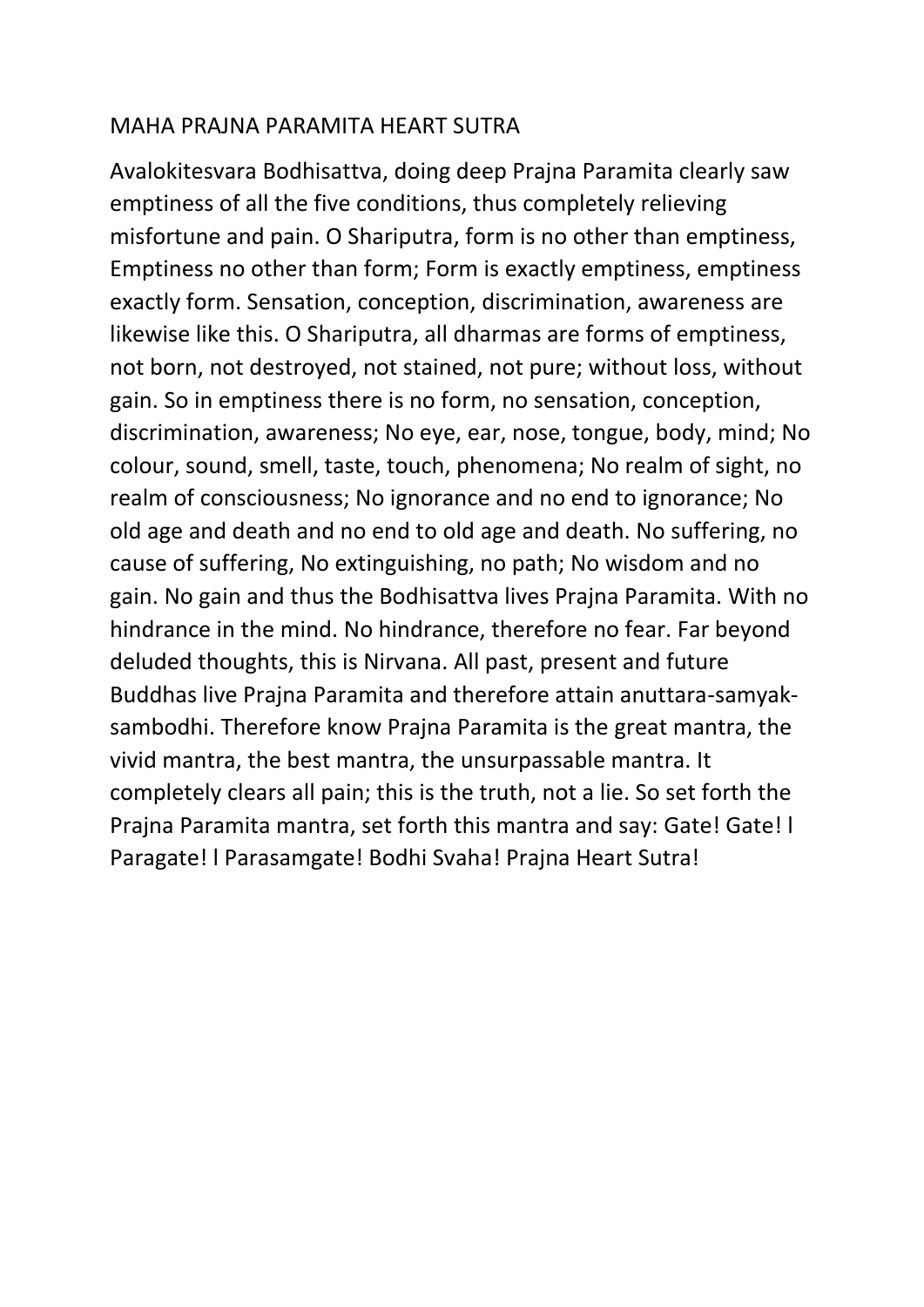## IDENTITY OF RELATIVE & ABSOLUTE

The mind of the great sage of India was intimately conveyed from West to East. Among human beings are wise men and fools, but in the Way there is no northern or southern patriarch. The subtle source is clear and bright, the tributary streams flow through the darkness. To be attached to things is illusion; to encounter the absolute is not yet enlightenment. Each and all, the subjective and objective spheres are related and at the same time independent. Related, yet working differently, though each keeps its own place. Form makes the character and appearance different; Sounds distinguish comfort and discomfort. The dark makes all words one. The brightness distinguishes good and bad phrases. The four elements return to their nature as a child to its mother. Fire is hot, wind moves, water is wet, earth hard. Eyes see, ears hear, nose smells, tongue tastes the salt and sour. Each is independent of the other. Cause and effect must return to the great reality. The words high and low are used relatively. Within light there is darkness, but do not try to understand that darkness. Within darkness there is light, but do not look for that light. Light and darkness are a pair, like the foot before and the foot behind in walking. Each thing has its own intrinsic value and is related to everything else in function and position. Ordinary life fits the absolute as a box and its lid. The absolute works together with the relative like two arrows meeting in midair. Reading words you should grasp the great reality. Do not judge by any standards. If you do not see the Way, you do not see it even as you walk on it. When you walk the Way, it is not near, it is not far. If you are deluded, you are mountains and rivers away from it. I respectfully say to those who wish to be enlightened: Do not waste your time by night or day.